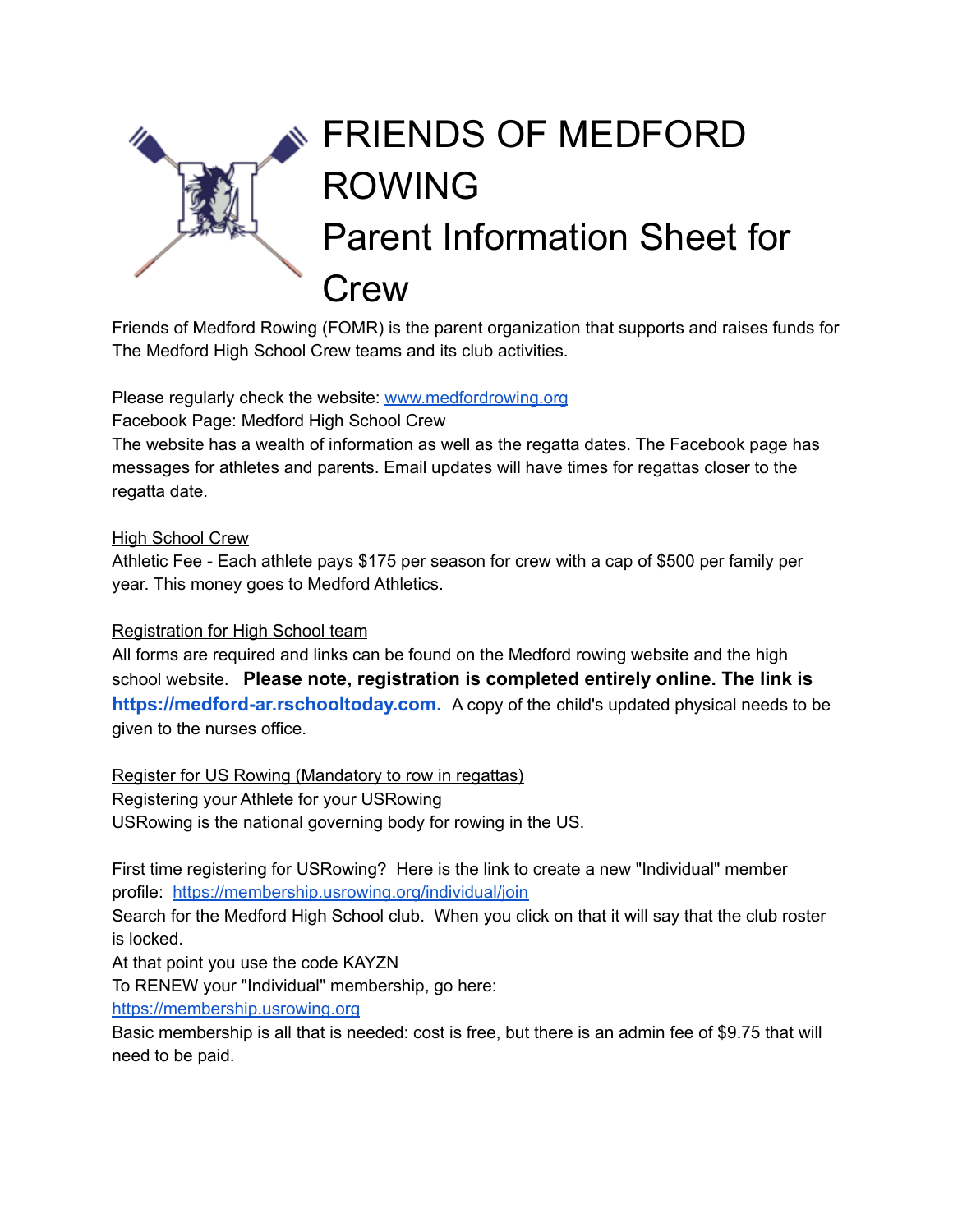## Food

Each high school family pays \$40 to Friends of Medford Rowing per season for food fees. This money goes to paying for meals for rowers and family members at the regattas. Additional food donations are requested for regattas and an email sign up sheet will be sent. Please note food allergies and dietary needs on form.

### **Clothing**

Each athlete is responsible for buying their own uniform. Novice clothing requirement is a Medford Rowing white t-shirt. JV and Varsity clothing requirement is a uni. There is a large selection of other Medford Rowing Clothing; hats, sweatshirts, long and short sleeve t-shirts, shorts, socks and much more. The FOMR clothing coordinator is in charge of all orders. Complete form, cash, checks, venmo, and square are acceptable forms of payment. Clothing is usually ordered twice a season. Unis and Boathouse jackets have a 5-7 week lead time.

### Parent Involvement

Parents are crucial to making Medford Rowing a success. Parents can support their child in following through with their commitment to row and to attend ALL practices and regattas. Parents can contribute by serving on the FOMR board, bringing and serving food at regattas, donating and helping at **FUNDRAISERS**, helping at the Mayor's Cup, and attending regattas to cheer our team on!

#### Mayor's Cup

This is the regatta that Medford Crew sponsors. It is in the spring, at the Tufts boathouse on the Malden river. There are many volunteer opportunities at this event.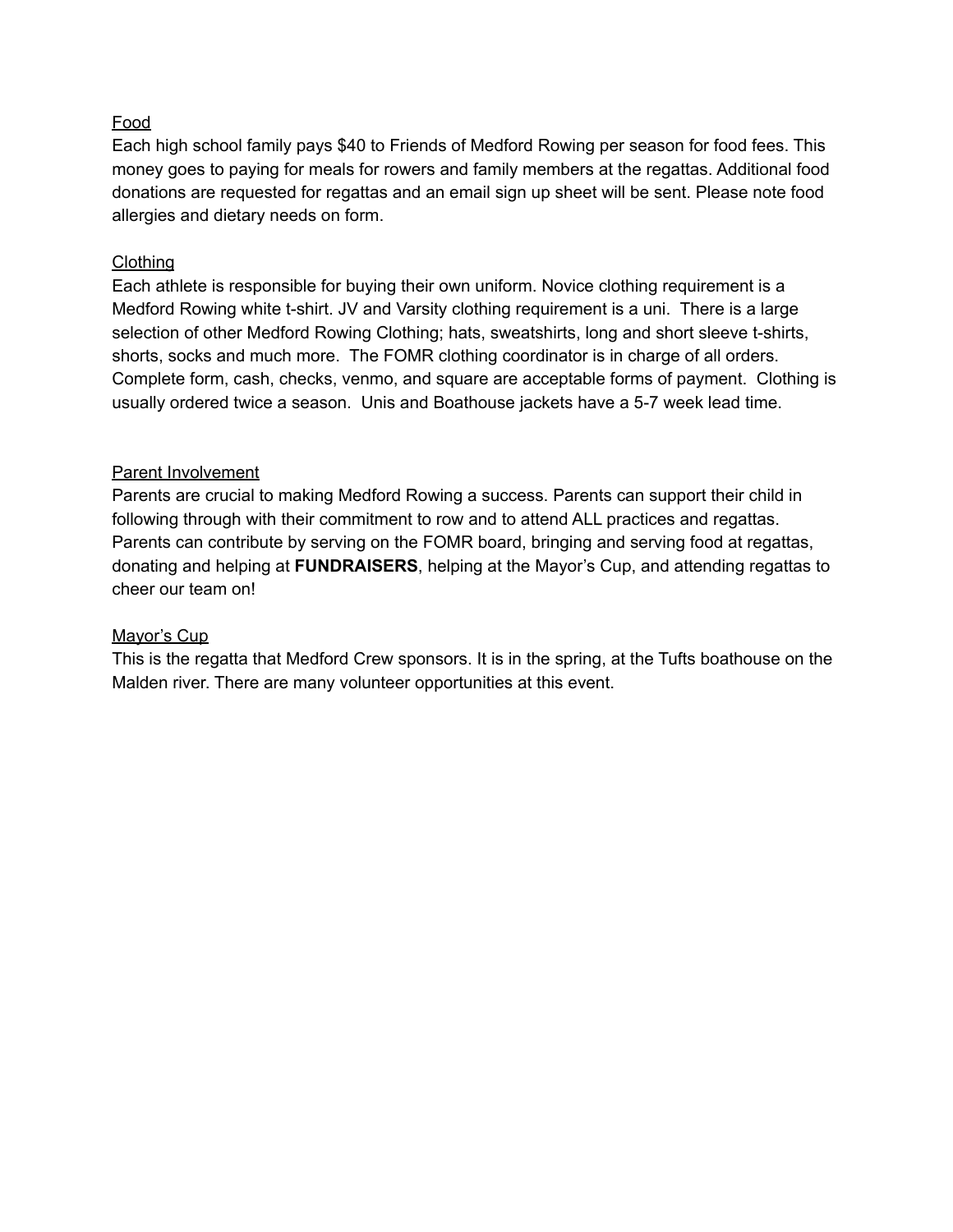

# MEDFORD ROWING High School Athlete Information Sheet

General Info

- You need no prior knowledge to join crew! We will teach you everything you need to know. Keep in mind that being a part of Medford Rowing is a commitment. Practices are mandatory. They take place every weekday and sometimes on Saturdays.
- Follow the facebook page, "Medford High School Crew". The coaches and captains will post important messages. Coaches will inform captains of last minute changes and captains will relay information (typically by snapchat)
- Make sure you have all your captain's numbers in case you have any questions.
- Coach Dello Russo cdellorusso@medford.k12.ma.us
- Coach Manes ajm97001@yahoo.com

**Practices** 

- Rowers must wear sneakers and clothes they can work out in! (you can't row in jeans)
- Coxswains should dress smart in athletic wear.
- Bring water in a reusable water bottle. Remember to fill your water bottle at school because there isn't a fountain at Hormel.
- Stay updated with your teammates during the school day because the location of practices might change due to weather (either school or Hormel)
- School practices take place in the second floor overpass. This is where we erg (rowing machines).

**Regattas**